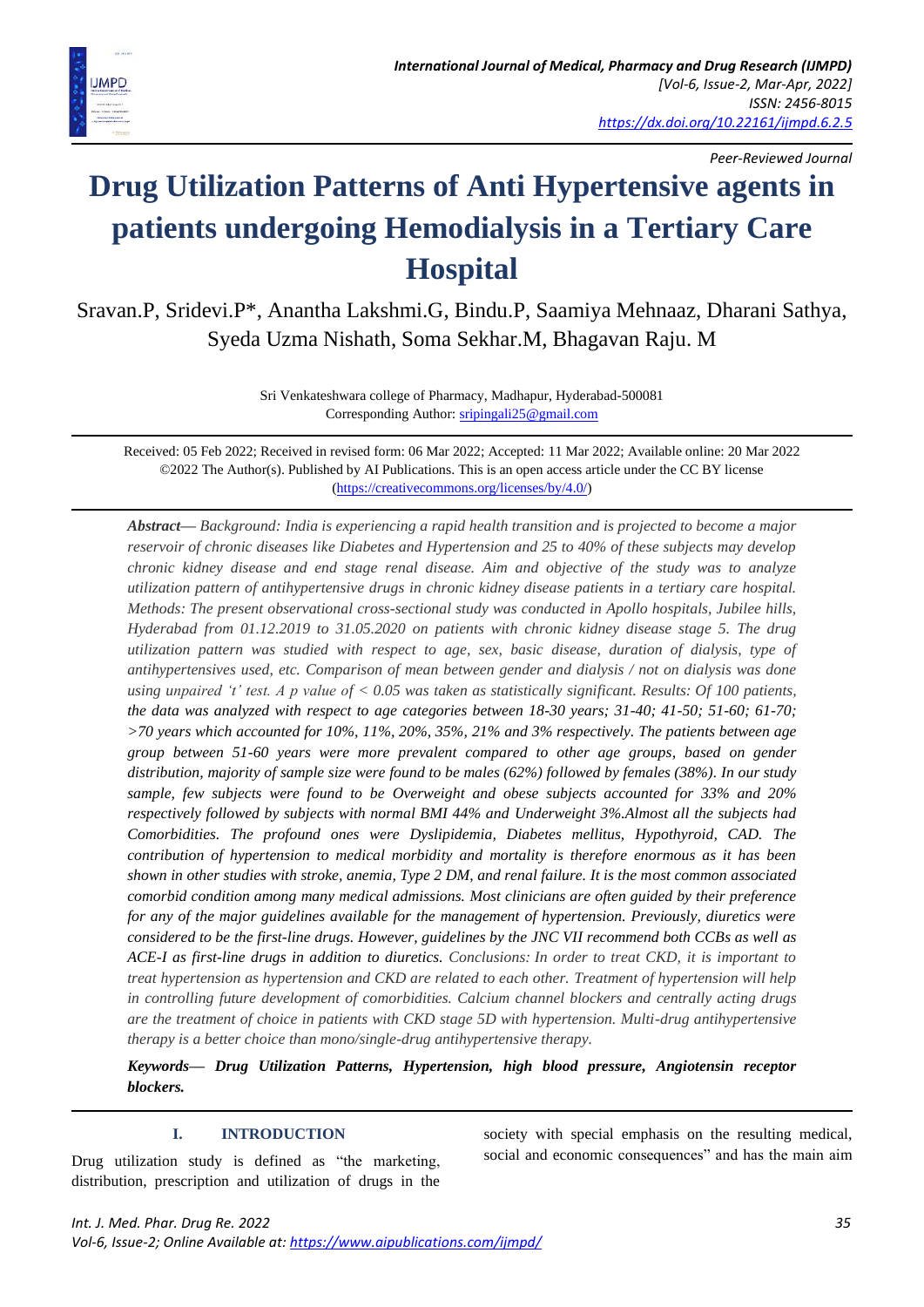of facilitating the rational use of drugs, which is very important in decision making for healthcare.

**Hypertension:** Hypertension (HTN or HT), also known as high blood pressure (HBP), is a long-term medical condition in which the blood pressure in the arteries is persistently elevated. Long-term blood pressure however is a major risk factor for coronary artery disease, stroke, heart failure, atrial fibrillation, peripheral arterial disease, vision loss, chronic kidney disease, and dementia.

## **Haemodialysis:**

Haemodialysis is a process of purifying the blood of a person whose kidneys are not working normally. This type of dialysis achieves the extracorporeal removal of waste products such as creatinine and urea and free water from the blood when the kidneys are in a state of kidney failure. Haemodialysis is one of three renal replacement therapies (the other two being kidney transplant and peritoneal dialysis). It can be outpatient or inpatient therapy.

In patients with end-stage disease (ESRD) treated with haemodialysis or peritoneal dialysis, hypertension is common and often poorly controlled. Hypertension is present in more than 90% of patients at the initiation of haemodialysis and persists in more than two-thirds, despite the use of several antihypertensive medications. Hypertension in CKD increases the risk of important adverse outcomes, including loss of kidney failure, early development, and accelerated progression of cardiovascular (CVD) and premature death.

Antihypertensives in haemodialysis patients:

Hypertension affects most hemodialysis patients and is often poorly controlled. Adequate control of BP is difficult with conventional hemodialysis alone but is important to improve cardiovascular outcomes. Non-pharmacological interventions to improve BP include educating patients about limiting sodium intake, ensuring adequate sodium solute removal during hemodialysis, and achieving target "dry weight". However, most patients require several antihypertensive medications to achieve an appropriate BP. First-line antihypertensive agents include ACE inhibitors (Angiotensin converting enzyme inhibitors) and ARB's (Angiotensin receptor blockers) given their safety profile and demonstrated benefit on cardiovascular disease or congestive heart failure and may improve outcomes in these populations. Calcium channel blockers and direct vasodilators are also effective for controlling BP. Many blood pressure gents can be dosed once daily and should preferentially be administered at night to control nocturnal blood pressure and minimize intradialytic hypotension. In patients who are non-compliant with therapy, renally eliminated agents (such as lisinopril and atenolol) can be given thrice weekly following haemodialysis. Older antihypertensive agents which require thrice daily dosing ought to be avoided given the high pill burden with these regimens and he concern for noncompliance resulting in rebound hypertension. Newer antihypertensive agents, such as direct rennin inhibitors, may provide alternative options to improve BP but require testing for efficacy and safety in haemodialysis patients.

## **II. STUDY METHODOLOGY**

Study Design**:**

1. Reference Standard: International recommendations i.e., AHA/JNC VII guidelines

- 2. Study design: Prospective study.
- 3. Study duration: 6 months.
- 4. Sample size: 100.

## **Selection of Subjects:**

Inclusion criteria:

- 1. All patients who are above 18 years of age and are undergoing hemodialysis.
- 2. All hemodialysis patients with comorbidities and receiving antihypertensive drugs.
- 3. Hemodynamically stable patients on dialysis.
- 4. In patients and out patients.

Exclusion criteria:

- 1. Patients who are below 18 years of age.
- 2. Non hypertensive patients on hemodialysis.
- 3. Pregnant women.
- 4. ICU patients.

**Study Site:** Dialysis Unit, Apollo Hospitals, Hyderabad.

## **Study procedure:**

Data collection form was designed to collect the demographics of the patients from patient charts. The data was analyzed, reported and compared with that of the institutional guidelines for appropriateness of the treatment.

## **Statistical analysis:**

Data was analyzed by Microsoft excel and statistical software. Data was summarized by mean ± standard deviation (SD) for continuous data and percentages for categorical data.

## **Data Handling and Management**

• Data collection form will be enclosed.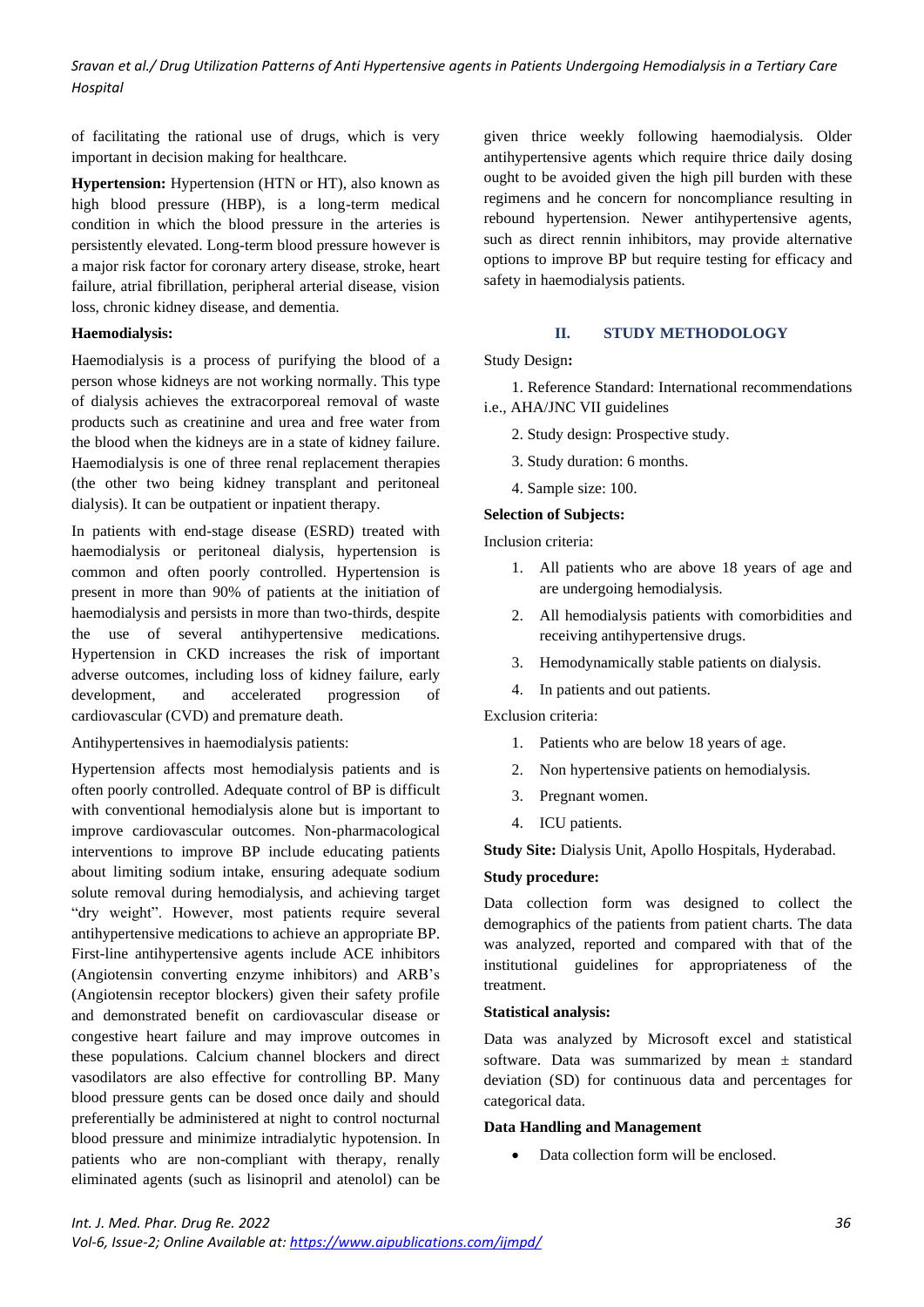- MS Excel format will be used for interpretation of collected data.
- Patients will be assigned a specific case number along with their initials, and only this will be used while collecting relevant information.
- The confidentiality of the patient, consultant and the institution name will be strictly ensured.
- Strict privacy and confidentiality will be maintained during data collection.

## **III. RESULTS**

*Table1: Age Based Distribution*

| Age(yrs)  | No. Of subjects | percentage of<br>subjects |
|-----------|-----------------|---------------------------|
| 18-30     | 10              | 10%                       |
| $31 - 40$ | 11              | 11%                       |
| $41 - 50$ | 20              | 20%                       |
| $51 - 60$ | 35              | 35%                       |
| 61-70     | 21              | 21%                       |
| 71-86     | 3               | 3%                        |

*Table:2: Gender Distribution of Study Population*

| Gender       | No. Of subjects | Percentage of subjects |
|--------------|-----------------|------------------------|
| Female       | 38              | 38%                    |
| Male         | 62              | 62%                    |
| <b>TOTAL</b> | 100             | 100%                   |

|  |  | Table-3: BMI (Kg/M <sup>2</sup> ) Based Distribution Of Cases |  |
|--|--|---------------------------------------------------------------|--|
|  |  |                                                               |  |

| BMI $(kg/m2)$ |           | NUMBER OF CASES (%) |
|---------------|-----------|---------------------|
| Underweight   | <18.5     | 3                   |
| <b>Normal</b> | 18.5-24.9 | 44                  |
| Overweight    | 25-29.9   | 33                  |
| Obese         | >30       | 20                  |

| Table 4: Comorbidities Based Distribution |  |
|-------------------------------------------|--|
|-------------------------------------------|--|

| $\operatorname{dit}$                                                          | M2 | idsm | $\blacksquare$ | Comorbi D Hypothyro CA Hypothyroi Oth<br>$\dim_{2} B M 2$ | ers |
|-------------------------------------------------------------------------------|----|------|----------------|-----------------------------------------------------------|-----|
| No. of $\begin{array}{ c c c } \hline 21 & 10 \hline \end{array}$<br>patients |    |      | 17             | 3                                                         | 21  |

## *Table 5: Hypertensive Classes*

| <b>Hypertensive Classes</b>             | No.<br>patients | of Percentage  |
|-----------------------------------------|-----------------|----------------|
| <b>CCB</b>                              | 93              | 49             |
| <b>Beta Blockers</b>                    | 46              | 24             |
| Alpha blockers                          | 23              | 12             |
| ARB                                     | $\overline{4}$  | 2              |
| Centrally Acting                        | 19              | 10             |
| Potassium<br>channel<br><b>blockers</b> | $\mathcal{E}$   | $\overline{2}$ |
| Vasodilators                            | 3               | $\mathfrak{D}$ |

## *Table 6: Drug Interactions in Study Population*

| <b>Drug interactions</b> | No of subjects | <b>Percentage of subjects</b> |
|--------------------------|----------------|-------------------------------|
| Yes                      | 57             | 57%                           |
| N <sub>0</sub>           | 43             | 43%                           |
| <b>Total</b>             | 100            | 100%                          |

*Table 7: Combination therapies*

| <b>Combination therapy</b> | No of patients | Percentage |
|----------------------------|----------------|------------|
| Single drug                | 31             | 31%        |
| Two drugs                  | 39             | 39%        |
| Three drugs                | 21             | 21%        |
| <b>Four drugs</b>          | 8              | 8%         |
| <b>Five drugs</b>          |                | $1\%$      |



*Fig.1: Combination Therapies*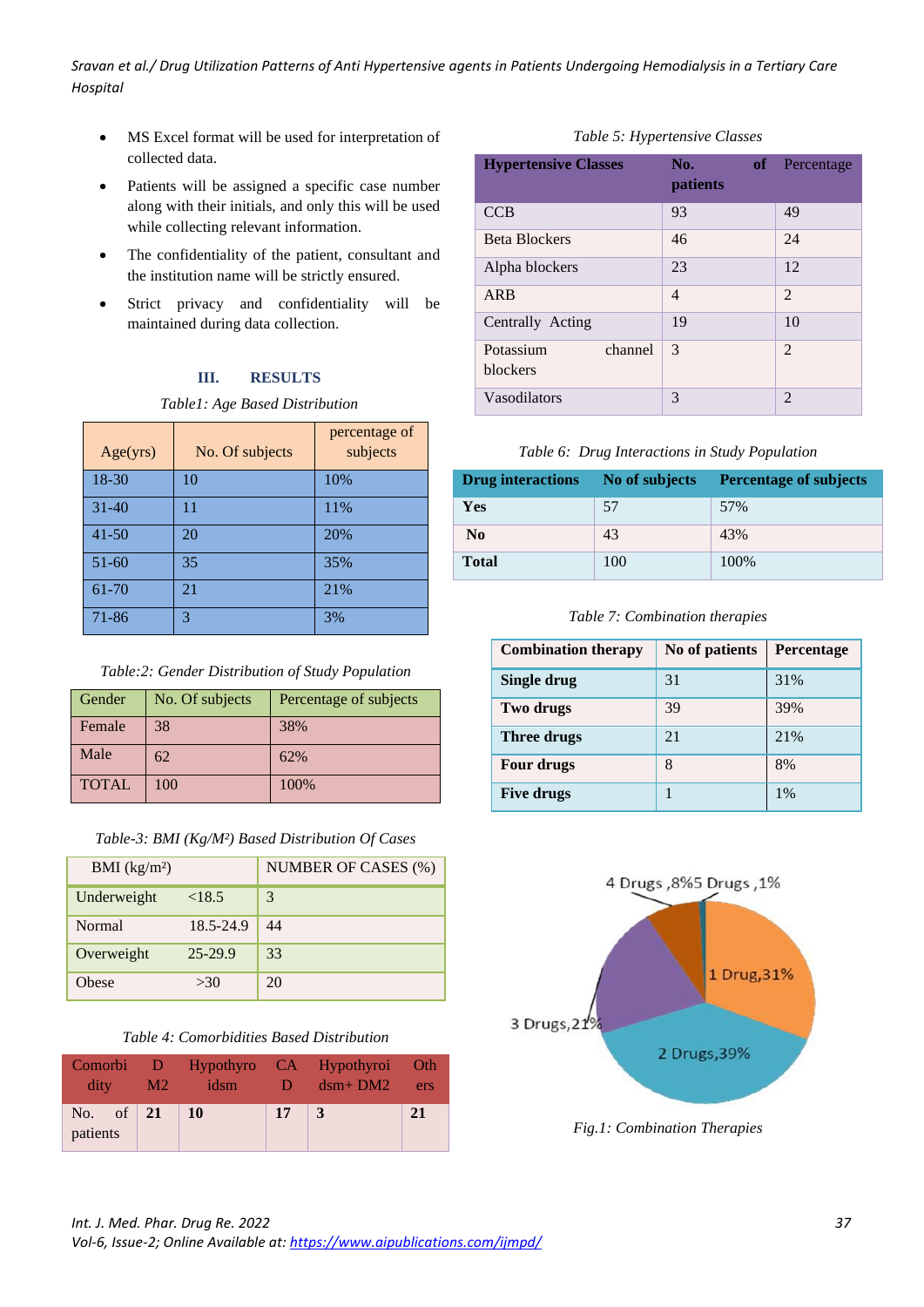| One drug                                                                       |                |  |  |
|--------------------------------------------------------------------------------|----------------|--|--|
| <b>Drugs</b>                                                                   | No of patients |  |  |
| CCB's's                                                                        | 18             |  |  |
| $\beta$ Blockers                                                               | 6              |  |  |
| $\alpha_2$ agonist                                                             | 6              |  |  |
|                                                                                |                |  |  |
| Two drug combinations                                                          |                |  |  |
| CCB's's<br>$\beta$ Blockers<br>$+$                                             | 17             |  |  |
| CCB's's<br>$\alpha$ 2 agonist<br>$+$                                           | 10             |  |  |
| $\beta$ Blockers +<br>$\alpha_2$ agonist                                       | 6              |  |  |
| CCB's<br>$\alpha$ blocker<br>$+$                                               | $\overline{2}$ |  |  |
| $\alpha$ blocker +<br>$\alpha$ 2 agonist                                       | $\mathbf{1}$   |  |  |
| $\beta$ blocker +<br>$\alpha$ blocker                                          | $\mathbf{1}$   |  |  |
| Vasodilator<br>CCB's<br>$\sim$ $+$                                             | $\mathbf{1}$   |  |  |
| k <sup>+</sup> channel<br>$\alpha$ 2 agonist +                                 | $\mathbf{1}$   |  |  |
| Three drug combinations                                                        |                |  |  |
| $\alpha$ 2 agonist<br>$\beta$ Blockers<br>CCB's<br>$+$<br>$+$                  | 8              |  |  |
| $\alpha$ blocker<br><b>CCB's</b><br>$\alpha_2$ agonist<br>$^{+}$<br>$^{+}$     | 6              |  |  |
| CCB's<br>$\beta$ Blocker<br>ARB's<br>$+$<br>$^{+}$                             | $\overline{2}$ |  |  |
| Vasodilator<br><b>CCB's</b><br>$k + channel$<br>$+$<br>$+$                     | $\mathbf{1}$   |  |  |
| <b>CCB's</b><br>$\alpha$ blocker<br>$\beta$ Blockers<br>$+$<br>$+$             | $\overline{2}$ |  |  |
| $\alpha$ blocker<br>Vasodilator<br><b>CCB's</b><br>$+$<br>$+$                  | $\mathbf{1}$   |  |  |
| CCB's<br>$\beta$ Blockers<br>$k + channel blocker$<br>$+$<br>$^{+}$            | $\mathbf{1}$   |  |  |
| Four drug combinations                                                         |                |  |  |
| CCB's + $\alpha_2$ agonist + $\alpha$ blocker + $\beta$ Blockers               | 3              |  |  |
| CCB's + $\alpha_2$ agonist + $\alpha$ blocker + Vasodilator                    | $\overline{2}$ |  |  |
| $CCB's + CCB's$<br>$+ \alpha$ blocker + Vasodilator                            | 1              |  |  |
| CCB's + $\alpha_2$ agonist + $\beta$ Blockers + Vasodilator                    | 1              |  |  |
| $\beta$ Blockers+ $\alpha$ 2 agonist+ $\alpha$ blocker + vasodilator           | 1              |  |  |
| Five drug combinations                                                         |                |  |  |
| $\beta$ Blockers + CCB's + $\alpha$ blocker + $\alpha$ 2 agonist + Vasodilator | $\mathbf{1}$   |  |  |
|                                                                                | 100            |  |  |
|                                                                                |                |  |  |

*Table 8: Different Types Combination Therapies*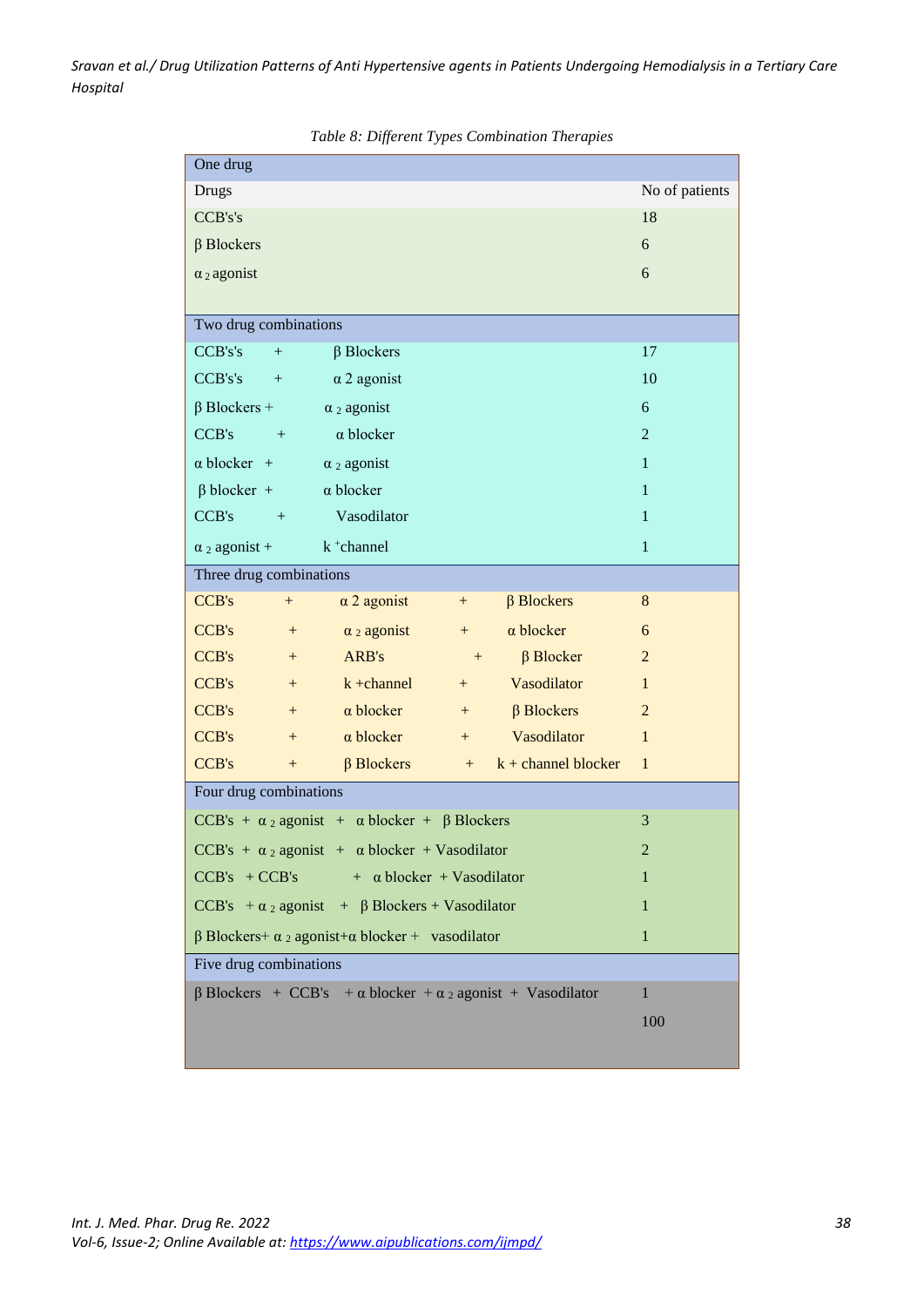| <b>DRUG CLASS</b> | $< 60$ YEARS | $>60$ YEARS |
|-------------------|--------------|-------------|
| CCB's             | 34%          | 38%         |
| BB's              | 23%          | 23%         |
| CA                | 22%          | 15%         |
| AB's              | 11%          | 13%         |
| VD's              | 3%           | 11%         |
| ARB's             | 3%           | $0\%$       |
| Combinations      | 4%           | 0%          |

*Table 9: Comparison of Different Drug Classes Used in Below And Above 60 Years Of Age In Study Population*



*Fig.2: Comparison of Different Drug Classes Used In Below And Above 60 Years Of Age In Study Population*

| <b>DOSES</b>  | NO.<br><b>PATIENTS</b> | OF | <b>PERCENTAGE</b> |
|---------------|------------------------|----|-------------------|
| Appropriate   | 98                     |    | 98%               |
| Inappropriate | 2                      |    | 2%                |
| <b>Total</b>  | 100                    |    | 100%              |

#### *Table 10: Dose Appropriateness*

#### **IV. SIGNIFICANT FINDINGS**

- In our study population 56% were in the age group of 51-70.
- In total study population, 62% were males and 38% females.
- The most prescribed agents were in the order of CCBs 49% followed by BB 24% and α blockers 12%.
- In age group 18-40 & 51-86, cilnidipine was the most prescribed agent whereas in age group 41-50, cilnidipine & moxonidine were the most prescribed.
- 31% of the patients were on monotherapy, 39% on dual therapy and 21% on triple therapy
- The drug interactions found were 57% from the total population.

## **V. LIMITATIONS**

- The study was done based on the data collected from the patient files, therefore adherence of the drugs was not assessed and home BP was not recorded.
- We could not monitor drug-drug interactions hence we forwarded the data to the chief clinical pharmacist in the unit.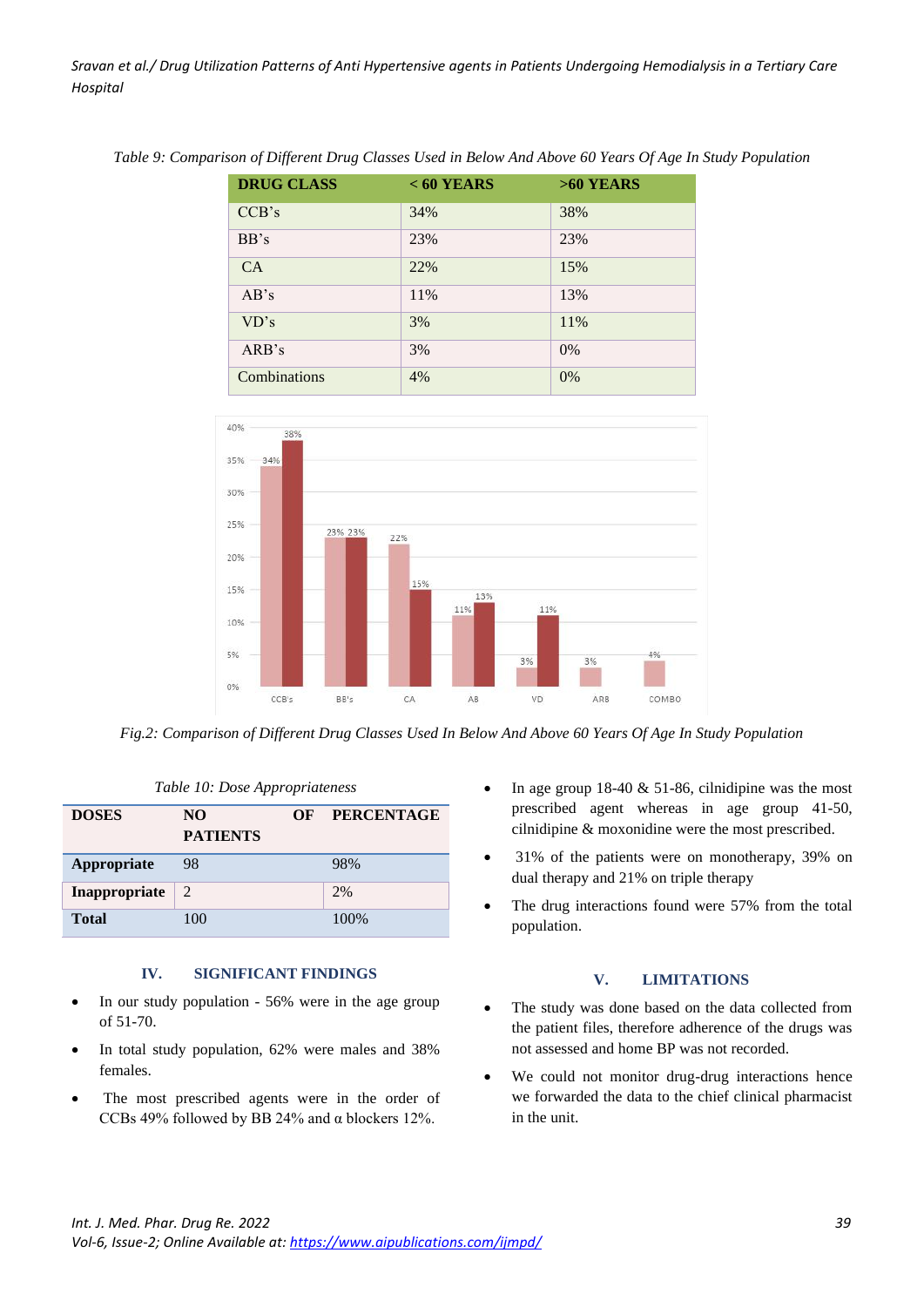## **VI. CONCLUSION**

- Antihypertensive prescriptions in tertiary care hospital appear to follow appropriate internationally acceptable and relevant guidelines with minimal differences.
- The prescription pattern was majorly driven by the presence of long-term complications of hypertension during admission. The commonly prescribed drug

classes were:

$$
CCB's > \beta - blocksers > \alpha 2 agonist
$$

In CKD, patients have other comorbidities which leads to polypharmacy hence

clinical pharmacist can monitor the drug-drug interactions and optimize the therapy.

#### **VII. FUTURE PROSPECTS**

- The future prospects of the study would be to assess the medication adherence in the CKD patients.
- Patient counselling regarding the salt restriction, life style modifications, home BP monitoring should be done.
- Hypertension in dialysis patients poses almost unique diagnostic, prognostic and therapeutic challenges. Henceforth, the evolution of studies using home or ambulatory BP monitoring should be currently needed in order to better define the true burden of HTN in hemodialysis.

#### **REFERENCES**

- [1] Agarwal R, Sinha AD: Cardiovascular protection with antihypertensive drugs in dialysis patients: Systematic review and meta-analysis. *Hypertension* 53: 860-866, 2009. Abstract/FREE Full Text Google Scholar
- [2] Agarwal R, Weir MR: Dry-weight: A concept revisited in an effort to avoid medication-directed approaches for blood pressure control in hemodialysis patients. *C/in J Am* Soc *Nephrol* 5: 1255-1260, 2010 Abstract/FREE Full Text Google Scholar
- [3] Rohrscheib MR, Myers OB, Servilla KS, Adams CD, Miskulin D, Bedrick EJ, Hunt WC, Lindsey DE, Gabaldon D, Zager PG; DCI Medical Directors: Age-related blood pressure patterns and blood pressure variability among hemodialysis patients. *Clin J Am* Soc *Nephrol* 3:1407-1414, 2008 Abstract/FREE Full Text Google Scholar
- [4] Agarwal R, Peixoto AJ, Santos SF, Zoccali C: Pre- and post dialysis blood pressures are imprecise estimates of interdialytic ambulatory blood pressure. *Clin J Am* Soc *Nephrol* 1: 389-398, 2006 Abstract/ FREE Full Text - Google Scholar
- [5] Tandon T,Sinha AD, Agarwal R: Shorter delivered dialysis times associate with a higher and more difficult to treat blood pressure. *Nephrol Dial Transplant* 28: 1562- 1568, 2013 Abstract/FREE Full Text Google Scholar
- [6] Agarwal R, Nissenson AR, Batlle 0, Coyne OW, Trout JR, Warnock DG: Prevalence, treatment, and control of hypertension in chronic hemodialysis patients in the United States. *Am J Med* 115: 291-297, 2003 CrossRef PubMed Google Scholar
- [7] Agarwal R: Blood pressure and mortality among hemodialysis patients. *Hypertension* 55: 762-768, 2010 Abstract/FREE Full Text Google Scholar
- [8] Heerspink HJ, Ninomiya T, Zoungas S, de Zeeuw D, Grobbee DE, Jardine MJ, Gallagher M, Roberts MA,Cass A, Neal B, Perkovic V: Effect of lowering blood pressure on cardiovascular events and mortality in patients on dialysis: A systematic review and meta-analysis of randomised controlled trials. *Lancet* 373: 1009-1015, 2009 CrossRef PubMed Google Scholar
- [9] Alborzi P, Patel N, Agarwal R: Home blood pressures are of greater prognostic value than hemodialysis unit recordings. *Clin J Am* Soc *Nephrol* 2: 1228-1234, 2007 Abstract/FREE Full Text Google Scholar
- [10] Amar J, Vernier I, Rossignol E, Bongard V, Arnaud C, Conte JJ, Salvador M, Chamontin B: Nocturnal blood pressure and 24-hour pulse pressure are potent indicators of mortality in hemodialysis patients. *Kidney Int* 57:2485-2491 , 2000 CrossRef PubMed Google Scholar
- [11] Levin NW, Kotanko P, Eckardt KU, Kasiske BL,Chazot C, Cheung AK, Redon J, Wheeler DC, Zoccali C, London GM: Blood pressure in chronic kidney disease stage 50- report from a Kidney Disease: Improving Global Outcomes controversies conference. *Kidney Int* 77: 273-284, 2010 CrossRef PubMed Google Scholar
- [12] Tara I. Chang, Yuanchao Zheng, Maria E. Montez-Rath and Wolfgang C. Winkelmayer CJASN August 2016, 11 (8) 1401-1412; DOI: <https://doi.org/10.2215/CJN.10611015>
- [13] [Mahboob Rahman, M.D., M.S.,](about:blank) [Valerie Griffin, R.N.](about:blank) American Journal of Health-System Pharmacy, Volume 61, Issue 14, 15 July 2004, Pages 1473– 1478, [https://doi.org/10.1093/ajhp/61.14.1473.](https://doi.org/10.1093/ajhp/61.14.1473)
- [14] [Wendy L St Peter,](https://bmcnephrol.biomedcentral.com/articles/10.1186/1471-2369-14-249#auth-1) [Stephen M Sozio,](https://bmcnephrol.biomedcentral.com/articles/10.1186/1471-2369-14-249#auth-2) [Tariq Shafi,](https://bmcnephrol.biomedcentral.com/articles/10.1186/1471-2369-14-249#auth-3) [Patti L](https://bmcnephrol.biomedcentral.com/articles/10.1186/1471-2369-14-249#auth-4)  [Ephraim,](https://bmcnephrol.biomedcentral.com/articles/10.1186/1471-2369-14-249#auth-4) [Jason Luly,](https://bmcnephrol.biomedcentral.com/articles/10.1186/1471-2369-14-249#auth-5) Aidan [McDermott,](https://bmcnephrol.biomedcentral.com/articles/10.1186/1471-2369-14-249#auth-6) [Karen Bandeen-](https://bmcnephrol.biomedcentral.com/articles/10.1186/1471-2369-14-249#auth-7)[Roche,](https://bmcnephrol.biomedcentral.com/articles/10.1186/1471-2369-14-249#auth-7) [Klemens B Meyer,](https://bmcnephrol.biomedcentral.com/articles/10.1186/1471-2369-14-249#auth-8) [Deidra C Crews,](https://bmcnephrol.biomedcentral.com/articles/10.1186/1471-2369-14-249#auth-9) [Julia J](https://bmcnephrol.biomedcentral.com/articles/10.1186/1471-2369-14-249#auth-10)  [Scialla,](https://bmcnephrol.biomedcentral.com/articles/10.1186/1471-2369-14-249#auth-10) [Dana C Miskulin,](https://bmcnephrol.biomedcentral.com/articles/10.1186/1471-2369-14-249#auth-11) [Navdeep Tangri,](https://bmcnephrol.biomedcentral.com/articles/10.1186/1471-2369-14-249#auth-12) [Bernard G](https://bmcnephrol.biomedcentral.com/articles/10.1186/1471-2369-14-249#auth-13)  [Jaar,](https://bmcnephrol.biomedcentral.com/articles/10.1186/1471-2369-14-249#auth-13) [Wieneke M Michels,](https://bmcnephrol.biomedcentral.com/articles/10.1186/1471-2369-14-249#auth-14) [Albert W Wu,](https://bmcnephrol.biomedcentral.com/articles/10.1186/1471-2369-14-249#auth-15) [L Ebony](https://bmcnephrol.biomedcentral.com/articles/10.1186/1471-2369-14-249#auth-16)  [Boulware](https://bmcnephrol.biomedcentral.com/articles/10.1186/1471-2369-14-249#auth-16) & [the DEcIDE Network Patient Outcomes in End-](https://bmcnephrol.biomedcentral.com/articles/10.1186/1471-2369-14-249#group-1)[Stage Renal Disease Study Investigators.](https://bmcnephrol.biomedcentral.com/articles/10.1186/1471-2369-14-249#group-1) [\(BMC](https://bmcnephrol.biomedcentral.com/)  [Nephrology](https://bmcnephrol.biomedcentral.com/) volume 14, Article number: 249 (2013)
- [15] [Todd F Griffith MD, MHS](https://www.sciencedirect.com/science/article/abs/pii/S0272638603011156#!)<sup>a</sup>Benjamin S.YChua MBBS Andrew S Allen PhD [Preston SK](https://www.sciencedirect.com/science/article/abs/pii/S0272638603011156#!) lassen MD, MHS Donal N Reddan [MB, MRCPI, MHS](https://www.sciencedirect.com/science/article/abs/pii/S0272638603011156#!) Lynda A Szczech MD, MSCE [American Journal of Kidney Diseases](https://www.sciencedirect.com/science/journal/02726386) [Volume 42, Issue 6,](https://www.sciencedirect.com/science/journal/02726386/42/6) December 2003, Pages 1260-1269.